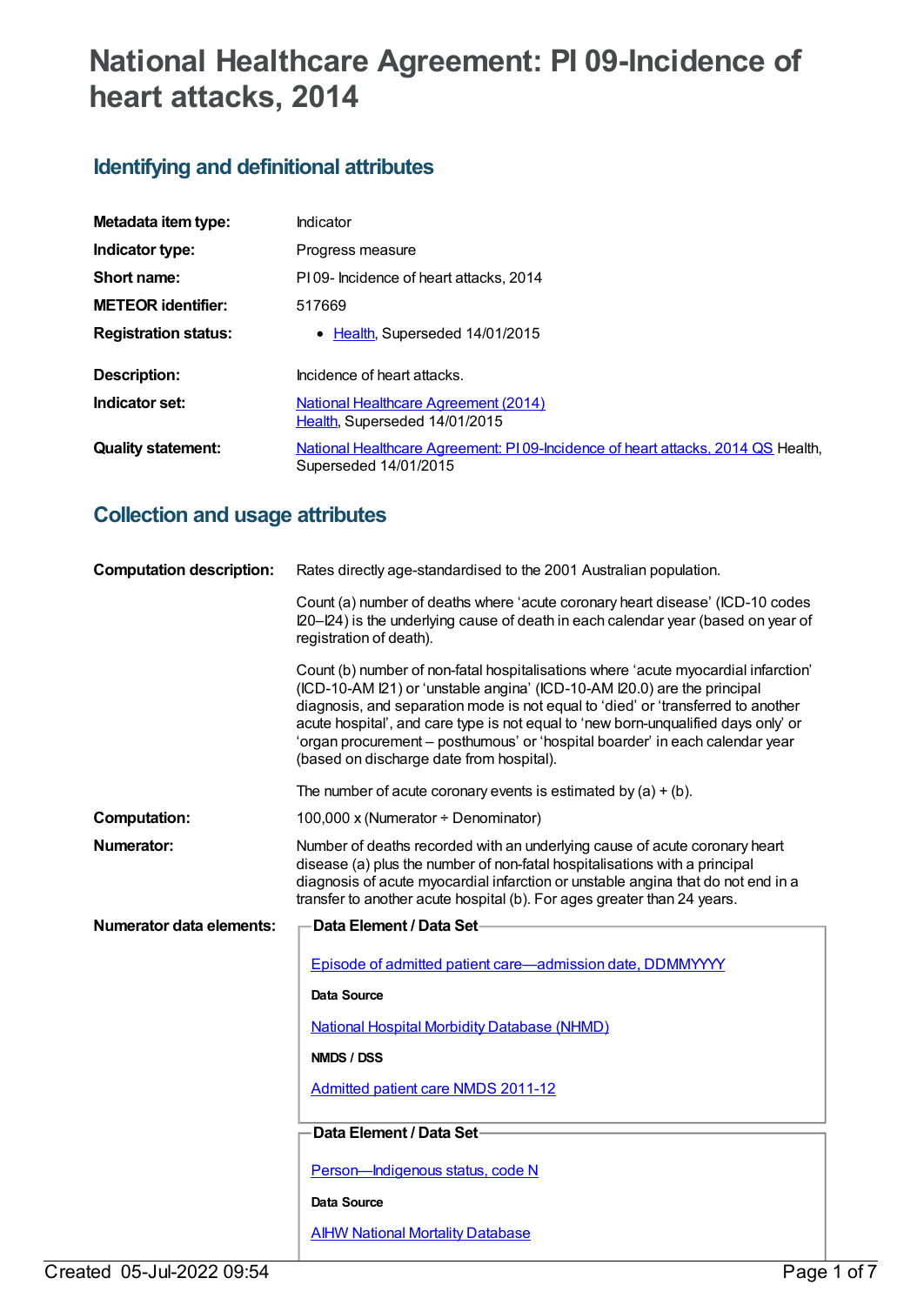### **Data Element / Data Set**

[Person—underlying](https://meteor.aihw.gov.au/content/307931) cause of death, code (ICD-10 2nd edn) ANN-ANN

**Data Source**

**AIHW National Mortality [Database](https://meteor.aihw.gov.au/content/395084)** 

**Data Element / Data Set**

Episode of [care—principal](https://meteor.aihw.gov.au/content/391326) diagnosis, code (ICD-10-AM 7th edn) ANN{.N[N]}

**Data Source**

National Hospital Morbidity [Database](https://meteor.aihw.gov.au/content/394352) (NHMD)

**NMDS / DSS**

[Admitted](https://meteor.aihw.gov.au/content/426861) patient care NMDS 2011-12

**Data Element / Data Set**

Hospital [service—care](https://meteor.aihw.gov.au/content/491557) type, code N[N]

**Data Source**

National Hospital Morbidity [Database](https://meteor.aihw.gov.au/content/394352) (NHMD)

**NMDS / DSS**

[Admitted](https://meteor.aihw.gov.au/content/426861) patient care NMDS 2011-12

**Data Element / Data Set**

[Establishment—sector,](https://meteor.aihw.gov.au/content/269977) code N

**Data Source**

National Hospital Morbidity [Database](https://meteor.aihw.gov.au/content/394352) (NHMD)

**NMDS / DSS**

[Admitted](https://meteor.aihw.gov.au/content/426861) patient care NMDS 2011-12

### **Data Element / Data Set**

Episode of admitted patient [care—separation](https://meteor.aihw.gov.au/content/270025) date, DDMMYYYY

**Data Source**

National Hospital Morbidity [Database](https://meteor.aihw.gov.au/content/394352) (NHMD)

**NMDS / DSS**

[Admitted](https://meteor.aihw.gov.au/content/426861) patient care NMDS 2011-12

### **Data Element / Data Set**

Episode of admitted patient [care—separation](https://meteor.aihw.gov.au/content/270094) mode, code N

**Data Source**

National Hospital Morbidity [Database](https://meteor.aihw.gov.au/content/394352) (NHMD)

**NMDS / DSS**

[Admitted](https://meteor.aihw.gov.au/content/426861) patient care NMDS 2011-12

**Data Element / Data Set**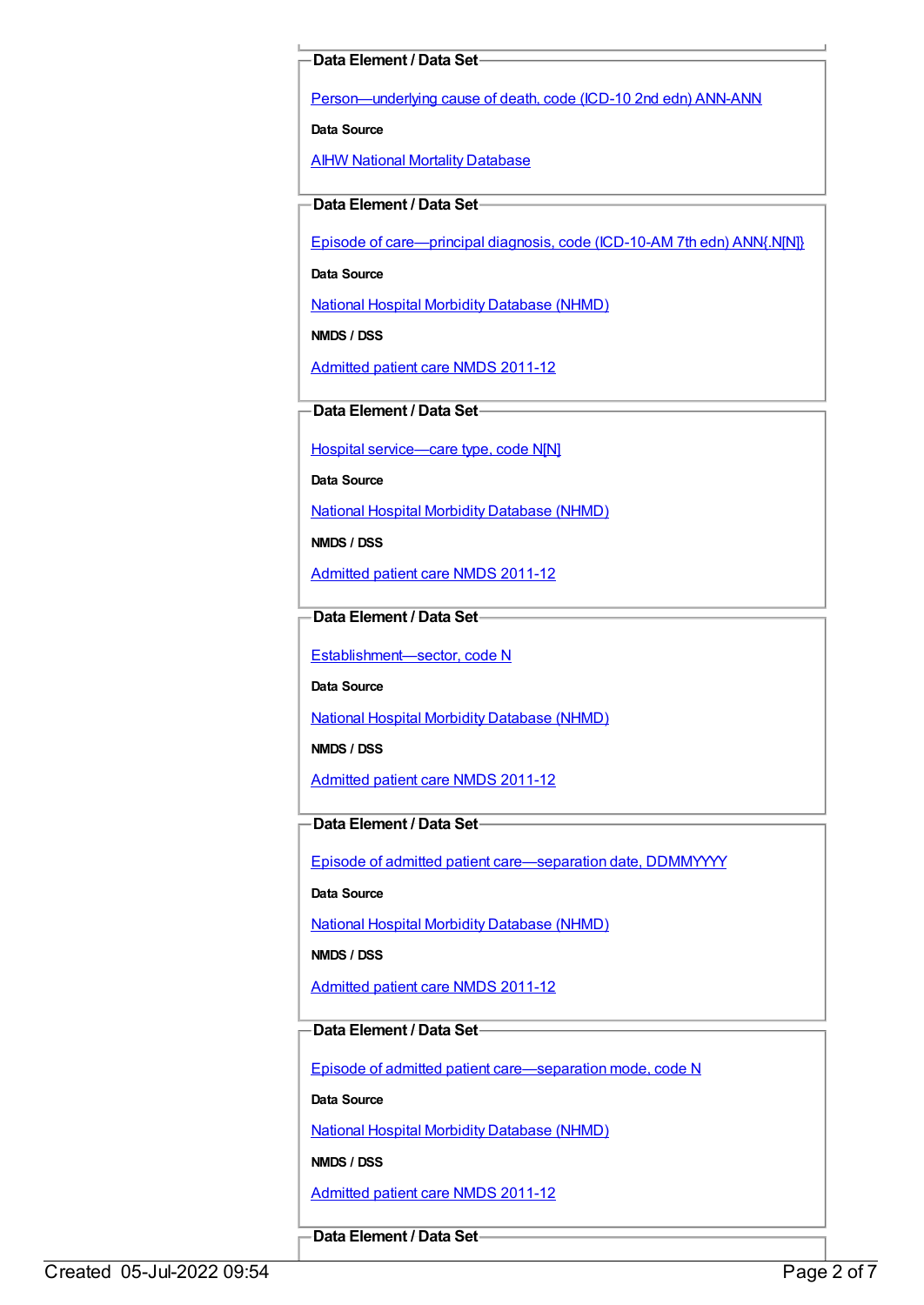Person-Indigenous status, code N

**Data Source**

National Hospital Morbidity [Database](https://meteor.aihw.gov.au/content/394352) (NHMD)

**NMDS / DSS**

[Admitted](https://meteor.aihw.gov.au/content/426861) patient care NMDS 2011-12

**Data Element / Data Set**

[Person—sex,](https://meteor.aihw.gov.au/content/270263) code N

**Data Source**

National Hospital Morbidity [Database](https://meteor.aihw.gov.au/content/394352) (NHMD)

**NMDS / DSS**

[Admitted](https://meteor.aihw.gov.au/content/426861) patient care NMDS 2011-12

**Data Element / Data Set**

[Person—sex,](https://meteor.aihw.gov.au/content/270263) code N

**Data Source**

**AIHW National Mortality [Database](https://meteor.aihw.gov.au/content/395084)** 

**Data Element / Data Set**

[Person—age](https://meteor.aihw.gov.au/content/290540) range, code NN

**Data Source**

National Hospital Morbidity [Database](https://meteor.aihw.gov.au/content/394352) (NHMD)

**Data Element / Data Set**

[Person—age](https://meteor.aihw.gov.au/content/290540) range, code NN

**Data Source**

**AIHW National Mortality [Database](https://meteor.aihw.gov.au/content/395084)** 

**Denominator:** Total population aged 25 years and over for year in question.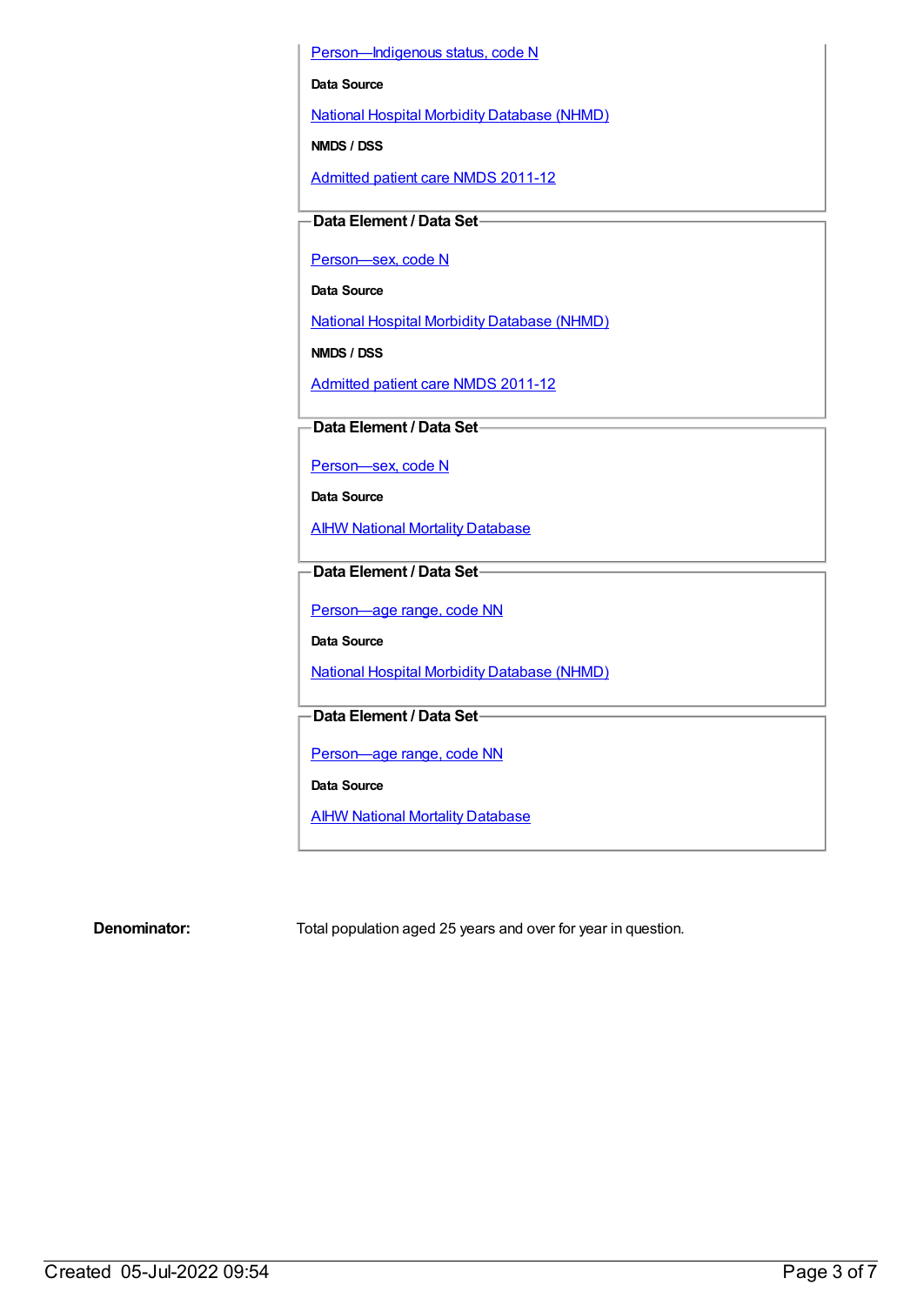### **Denominator data elements:**

### **Data Element / Data Set**

[Person—age,](https://meteor.aihw.gov.au/content/303794) total years N[NN]

**Data Source**

ABS Estimated resident population (total [population\)](https://meteor.aihw.gov.au/content/393625)

### **Data Element / Data Set**

[Person—age,](https://meteor.aihw.gov.au/content/303794) total years N[NN]

**Data Source**

ABS Indigenous [experimental](https://meteor.aihw.gov.au/content/394092) estimates and projections (2001 Censusbased)

**Data Element / Data Set**

[Person—estimated](https://meteor.aihw.gov.au/content/388656) resident population of Australia, total people N[N(7)]

**Data Source**

ABS Estimated resident population (total [population\)](https://meteor.aihw.gov.au/content/393625)

### **Data Element / Data Set**

[Person—estimated](https://meteor.aihw.gov.au/content/388656) resident population of Australia, total people N[N(7)]

**Data Source**

ABS Indigenous [experimental](https://meteor.aihw.gov.au/content/394092) estimates and projections (2001 Censusbased)

**Disaggregation:** 2007, 2008 (resupplied for updated Estimated Resident Population (ERP)), 2009, 2010 (resupplied for updated ERP and revisions to the National Mortality Database (NMD)), 2011 — Nationally, by:

• age group and sex

2007, 2008 (resupplied for refinement of age-standardisation methodology), 2009, 2010 (resupplied for refinement of age-standardisation methodology and revisions to the NMD), 2011—Nationally, by:

• Indigenous status (for states and territories with adequate identification in hospital and deaths data)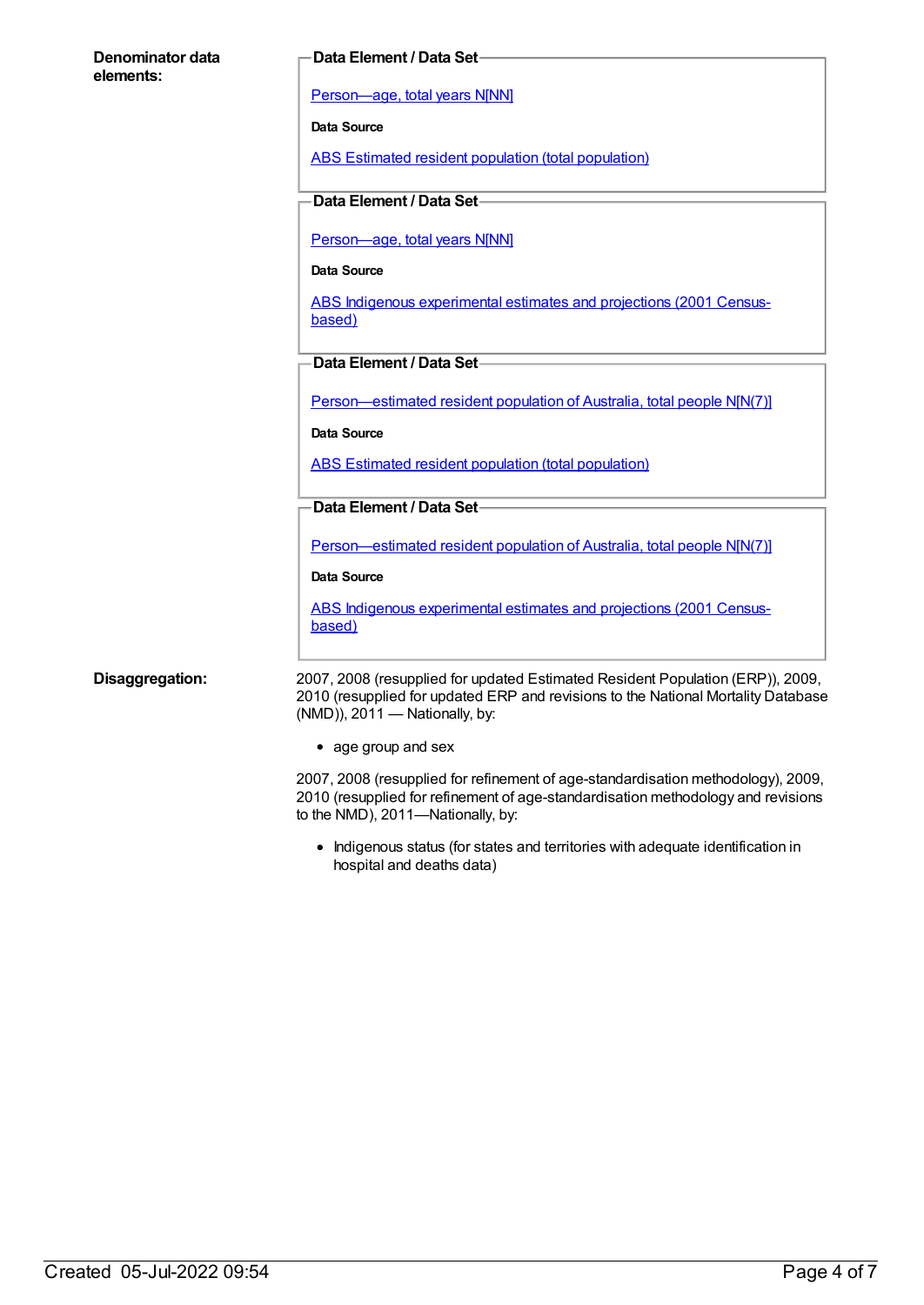### **Disaggregation data elements:**

### **Data Element / Data Set**

[Establishment—sector,](https://meteor.aihw.gov.au/content/269977) code N

**Data Source**

National Hospital Morbidity [Database](https://meteor.aihw.gov.au/content/394352) (NHMD)

**NMDS / DSS**

[Admitted](https://meteor.aihw.gov.au/content/426861) patient care NMDS 2011-12

### **Data Element / Data Set**

Person-Indigenous status, code N

**Data Source**

National Hospital Morbidity [Database](https://meteor.aihw.gov.au/content/394352) (NHMD)

**NMDS / DSS**

[Admitted](https://meteor.aihw.gov.au/content/374205) patient care NMDS 2009-10

### **Data Element / Data Set**

[Person—sex,](https://meteor.aihw.gov.au/content/270263) code N

**Data Source**

National Hospital Morbidity [Database](https://meteor.aihw.gov.au/content/394352) (NHMD)

**NMDS / DSS**

[Admitted](https://meteor.aihw.gov.au/content/426861) patient care NMDS 2011-12

**Data Element / Data Set**

Person-age range, code NN

**Data Source**

National Hospital Morbidity [Database](https://meteor.aihw.gov.au/content/394352) (NHMD)

**Comments:** Most recent data available for 2014 Council of Australian Governments (COAG) Reform Council (CRC) report: 2011.

> This is a measure of the number of acute coronary events in a year. An individual may have more than one event during a year.

This indicator has previously been published at the national level by age and sex. Assessment of appropriateness to disaggregate below this level will be undertaken prior to reporting.

The computation method has recently been revised and should be considered 'preliminary' until work on validation is complete. The computation method for agestandardisation of data reported by Indigenous status has been refined since the previous cycle.

Note that updated ERP by Indigenous status is not available for this cycle. Data by Indigenous status is calculated using ERP determined prior to the final rebased ERP provided after the 2011 Census. It is expected that final rebased ERP by Indigenous status will be available for the next cycle of reporting.

### **Representational attributes**

| <b>Representation class:</b> | Rate |
|------------------------------|------|
|                              |      |

**Data type:** Real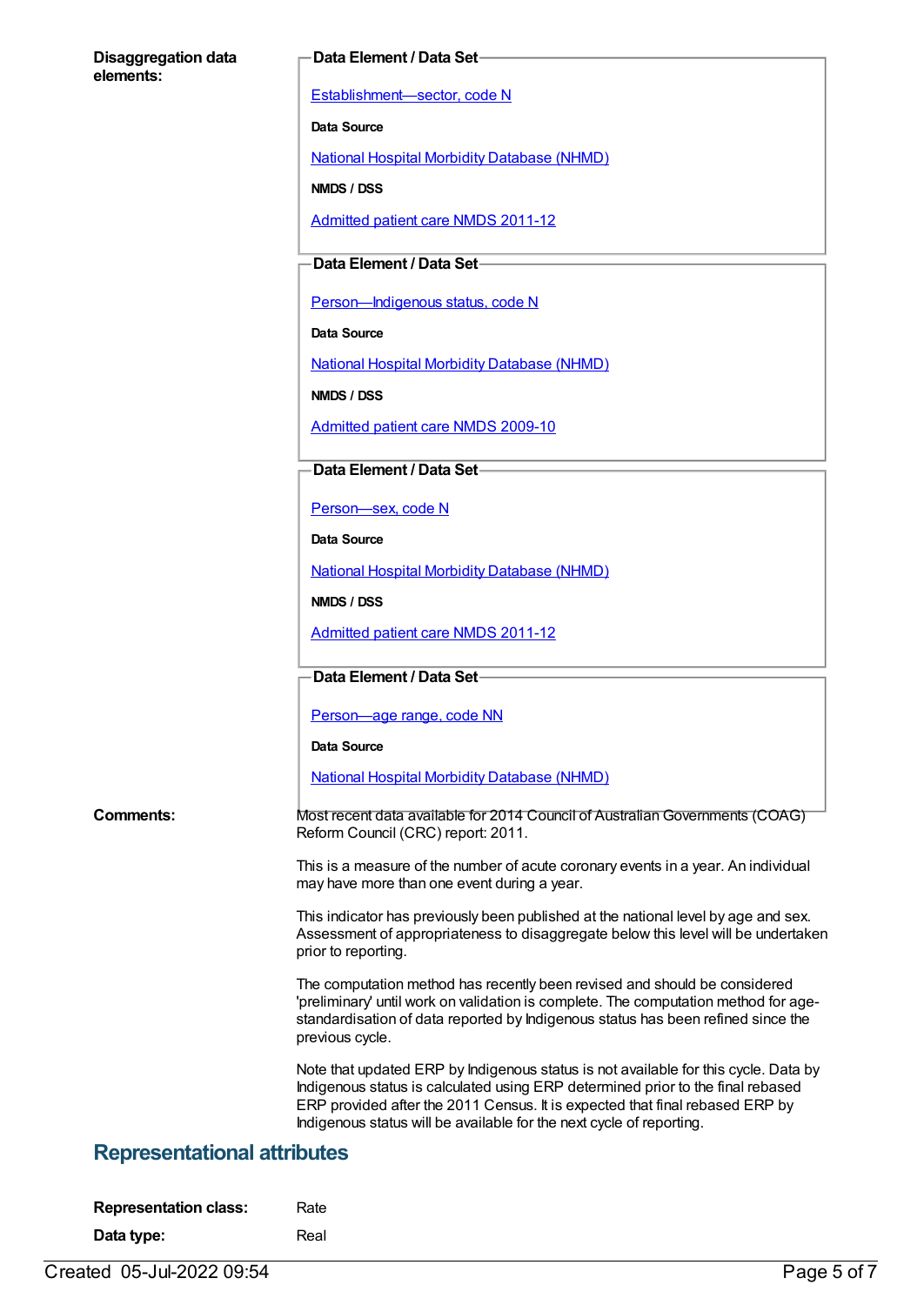**Unit of measure:** Episode **Format:** N[NN].N.

## **Data source attributes**

| Data sources:                    | <b>Data Source</b>                                                        |
|----------------------------------|---------------------------------------------------------------------------|
|                                  | ABS Estimated resident population (total population)                      |
|                                  | Frequency                                                                 |
|                                  | Quarterly                                                                 |
|                                  | <b>Quality statement</b>                                                  |
|                                  | ABS Estimated resident population (total population), QS                  |
|                                  | Data custodian                                                            |
|                                  | <b>Australian Bureau of Statistics</b>                                    |
|                                  | <b>Data Source</b>                                                        |
|                                  | <b>National Hospital Morbidity Database (NHMD)</b>                        |
|                                  | Frequency                                                                 |
|                                  | Annual                                                                    |
|                                  | Data custodian                                                            |
|                                  | Australian Institute of Health and Welfare                                |
|                                  | <b>Data Source</b>                                                        |
|                                  | ABS Indigenous experimental estimates and projections (2001 Census-based) |
|                                  | Frequency                                                                 |
|                                  | Periodic                                                                  |
|                                  | <b>Quality statement</b>                                                  |
|                                  | ABS Indigenous experimental estimates and projections, QS                 |
|                                  | Data custodian                                                            |
|                                  | <b>Australian Bureau of Statistics</b>                                    |
|                                  | <b>Data Source</b>                                                        |
|                                  | <b>AIHW National Mortality Database</b>                                   |
|                                  | Frequency                                                                 |
|                                  | Annual                                                                    |
|                                  | Data custodian                                                            |
|                                  | Australian Institute of Health and Welfare                                |
| <b>Accountability attributes</b> |                                                                           |
| <b>Reporting requirements:</b>   | National Healthcare Agreement                                             |
| <b>Organisation responsible</b>  | Australian Institute of Health and Welfare                                |

**for providing data:**

**Organisation responsible**